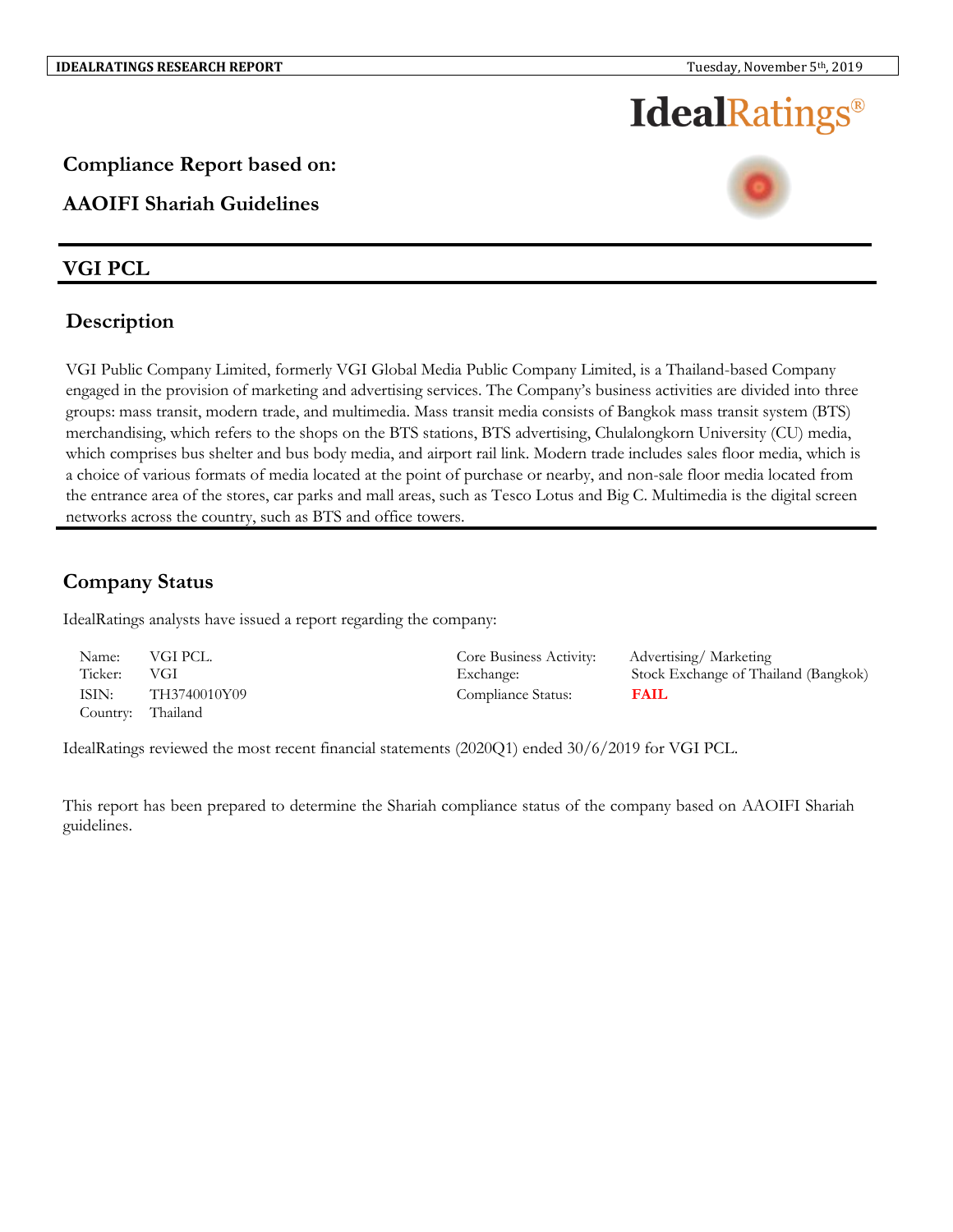

#### **Business Screening:**

According to 2020Q1 financial statements the company generates its revenue from two main segments: Out-of-Home media and Digital services with the following percentages:

# **2020Q1 Revenue Segmentation**



*(Source: VGI PCL 2020Q1 Financial Statements)*

#### **Business Segments Overview**

- 1- **Out-of-Home (OOH) Media Segment:** The company offers its advertising services through this segment. Advertising business consists of five principal subsegments: 1) advertising in transit network (Transit media), 2) billboards and street furniture advertising (Outdoor media), 3) advertising in office buildings (Office media), 4) advertising in airports (Aviation) and 5) demonstration services (free products sampling) in modern trade and on BTS station (Activation). Based on AAOIFI Shariah principles, advertising services are not considered as prohibited operational activities, therefore the revenue generated from this segment is considered Shariah-Compliant.
- 2- **Digital Services:** is comprised of the revenue generating from:
	- **a. Trans.Ad group**: that provides design and installation services for multimedia display. For the fiscal period 2020Q1 ending June 30,2019 Trans.Ad represented 20.69% of VGI PCL's total revenue.
	- **b. Rabbit Group**: it represents 20.69% of the company's total revenue. it is a digital lifestyle solution with two key services: 1) payment and 2) services. Payments on the mass transit system and retail stores through the "rabbit card" and "RabbitLinePay", an e-wallet for both offline and online (e-commerce) payments. Both of "Rabbitcard" and e-wallet service "RabbitLinePay" are considered compliant services. On the other hand, Rabbit AEON and Rabbit Finance services are non-Shariah Compliant. Further details on the nature of services they provide are found in the section below.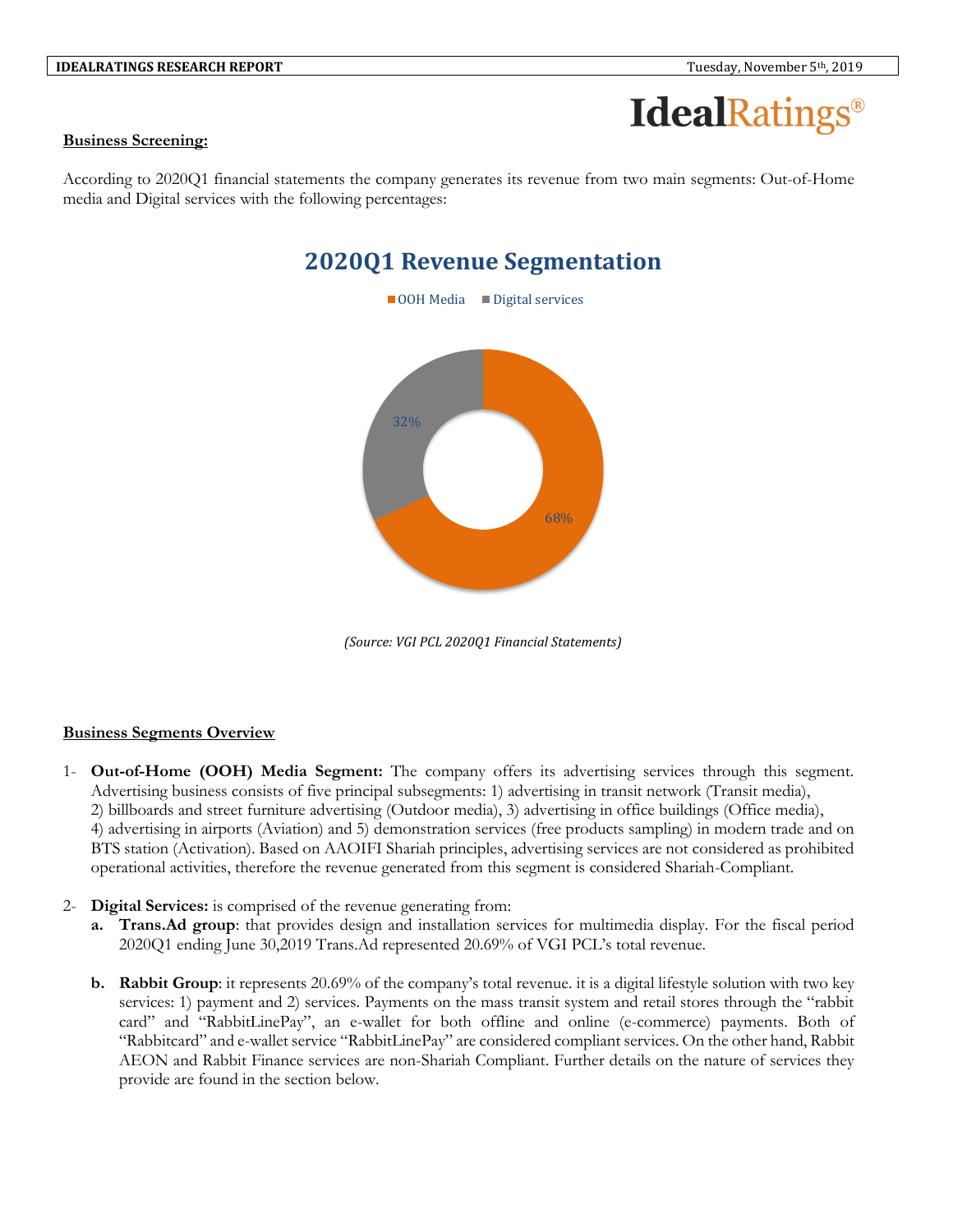# **IdealRatings**®

#### **Rabbit Group Non-Compliant Services**





- A. **Rabbit AEON Member card**: it's a travel card for Bangkok Mass Transit System and and Bangkok Bus Rabbit Transit System. The co-branded card offers non-compliant services such as access to personal credit facilities and loans from business partners of AEON's network. Accordingly, non-permissible income generated from this service was estimated to be 2.8% of total revenue.
- B. **Rabbit Finance**: Provides life and non-life insurance brokerage services as well as credit cards and personal loans. It is a partner with leading insurers and financial institutions in Thailand like Bangkok life Assurance and Citibank. In addition to providing a comparison of insurance premiums and credit card rates, they provide their customers with many special benefits and discounts if the service was done through rabbit finance. Accordingly, insurance and conventional interest-based banking non-permissible income from rabbit finance was estimated to be 1.4% for each.

The status of the company from a business activity is as follows:

|                                                           |           | -                 | $\sim$ $\sim$ $\sim$ |
|-----------------------------------------------------------|-----------|-------------------|----------------------|
| IN<br>$\bullet$<br>:nermissible<br>Income<br><b>LAVIL</b> | 50/<br>'υ | F. F.20.<br>J.J.J |                      |

#### **Financial Screening:**

According to the most recent financial statements (2020Q1) ended 30/6/2019, the financial ratios with respect to AAOIFI Shariah guidelines for the company are as follows:

|                                           | <b>Threshold</b> | Company   | Compliance  |
|-------------------------------------------|------------------|-----------|-------------|
| <b>Interest bearing Investments Ratio</b> | 30%              | $3.36\%$  | <b>PASS</b> |
| <b>Interest-bearing Debts Ratio</b>       | 30%              | $4.43\%$  | <b>PASS</b> |
| <b>Liquidity Ratio</b>                    | 67%              | $14.51\%$ | PASS        |

#### **Compliance Status:**

Based on the available information and the above figures according to AAOIFI shariah guidelines, VGI PCL is to be considered **Shariah non-compliant.**